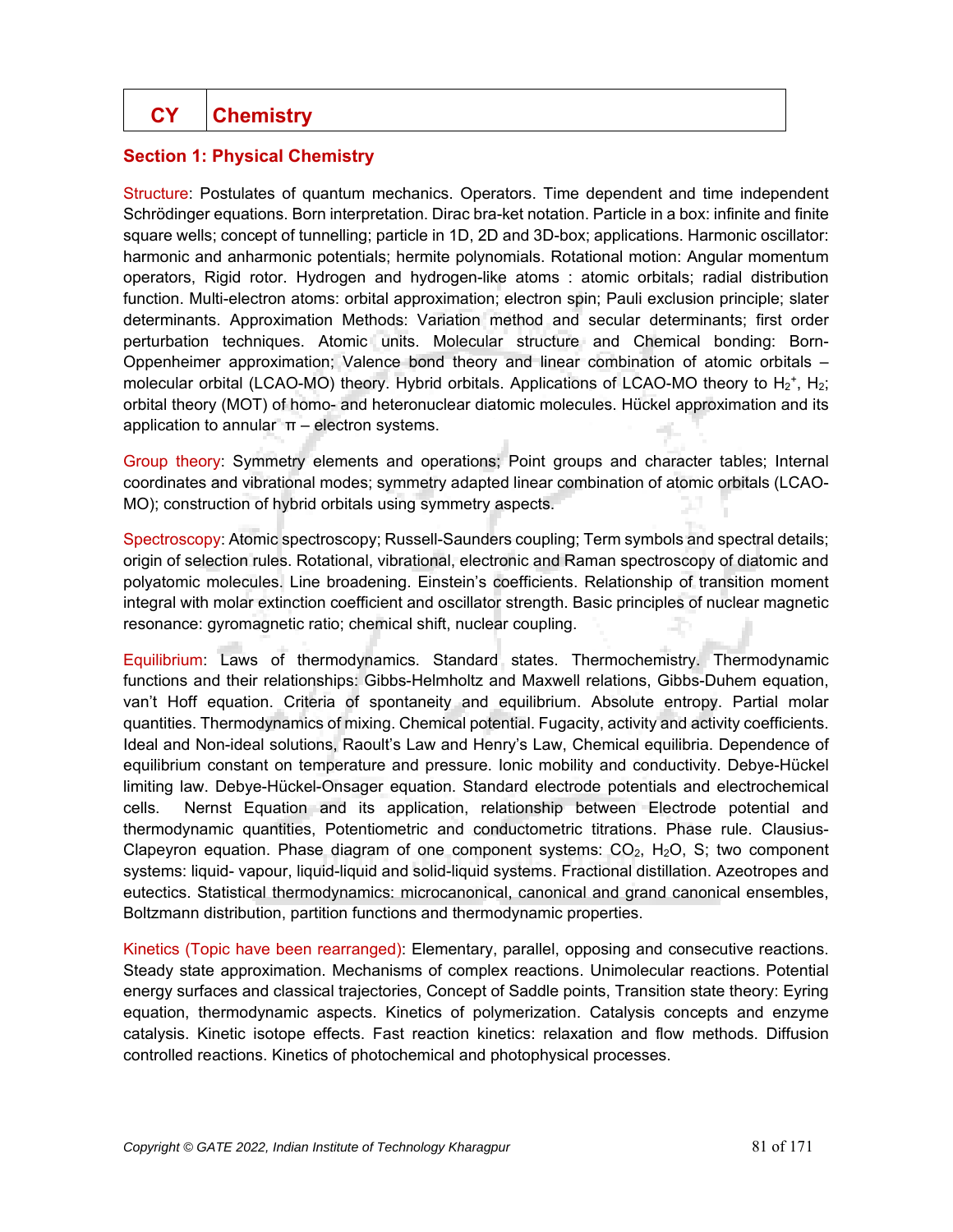Surfaces and Interfaces: Physisorption and chemisorption. Langmuir, Freundlich and Brunauer– Emmett–Teller (BET) isotherms. Surface catalysis: Langmuir-Hinshelwood mechanism. Surface tension, viscosity. Self-assembly. Physical chemistry of colloids, micelles and macromolecules.

## **Section 2: Inorganic Chemistry**

Main Group Elements: Hydrides, halides, oxides, oxoacids, nitrides, sulfides – shapes and reactivity. Structure and bonding of boranes, carboranes, silicones, silicates, boron nitride, borazines and phosphazenes. Allotropes of carbon, phosphorous and sulphur. Industrial synthesis of compounds of main group elements. Chemistry of noble gases, pseudohalogens, and interhalogen compounds. Acid-base concepts and principles (Lewis, Brønsted, HSAB and acid-base catalysis).

Transition Elements: Coordination chemistry – structure and isomerism, theories of bonding (VBT, CFT, and MOT). Energy level diagrams in various crystal fields, CFSE, applications of CFT, Jahn-Teller distortion. Electronic spectra of transition metal complexes: spectroscopic term symbols, selection rules, Orgel and Tanabe-Sugano diagrams, nephelauxetic effect and Racah parameter, charge-transfer spectra. Magnetic properties of transition metal complexes. Ray-Dutt and Bailar twists, Reaction mechanisms: kinetic and thermodynamic stability, substitution and redox reactions. Metal-metal multiple bond.

Lanthanides and Actinides: Recovery. Periodic properties, spectra and magnetic properties.

Organometallics: 18-Electron rule; metal-alkyl, metal-carbonyl, metal-olefin and metal- carbene complexes and metallocenes. Fluxionality in organometallic complexes. Types of organometallic reactions. Homogeneous catalysis - Hydrogenation, hydroformylation, acetic acid synthesis, metathesis and olefin oxidation. Heterogeneous catalysis - Fischer- Tropsch reaction, Ziegler-Natta polymerization.

Radioactivity: Detection of radioactivity, Decay processes, half-life of radioactive elements, fission and fusion processes.

Bioinorganic Chemistry: Ion (Na<sup>+</sup> and K<sup>+</sup>) transport, oxygen binding, transport and utilization, electron transfer reactions, nitrogen fixation, metalloenzymes containing magnesium, molybdenum, iron, cobalt, copper and zinc.

Solids: Crystal systems and lattices, Miller planes, crystal packing, crystal defects, Bragg's law, ionic crystals, structures of  $AX$ ,  $AX_2$ ,  $ABX_3$  type compounds, spinels, band theory, metals and semiconductors.

Instrumental Methods of Analysis: UV-visible, fluorescence and FTIR spectrophotometry, NMR and ESR spectroscopy, mass spectrometry, atomic absorption spectroscopy, Mössbauer spectroscopy (Fe and Sn) and X-ray crystallography. Chromatography including GC and HPLC. Electroanalytical methods- polarography, cyclic voltammetry, ion-selective electrodes. Thermoanalytical methods.